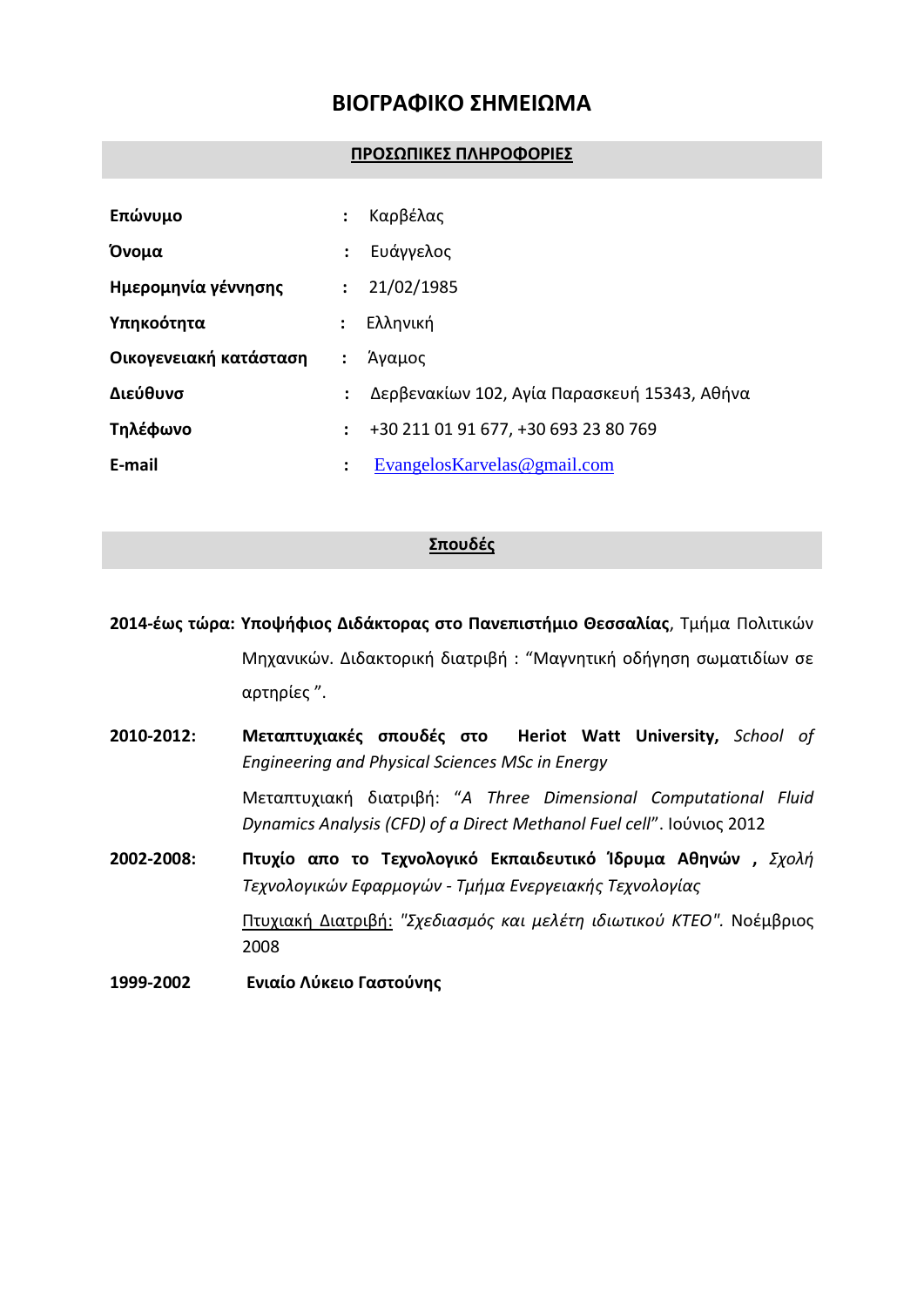Magnetic Nanoparticles for targeted MRI Therapy (NANOTHER) (2013-2015, ongoing

project). Job title by this project: Researcher (Computational Fluid Dynamics (CFD)Expert).

Duties: Simulation of movement of Magnetic driven drug loaded Nano-particles in human Vesells.

#### **Δραστηριότητες**

**2012-έως τώρα:** Επιστημονικός συνεργάτης στο Τει Αθηνών, Τμήμα Ενεργειακής Τεχνολογίας, Εργαστήριο Υδροδυναμικών Μηχανών.

#### **Επιστημονικές δημοσιεύσεις**

- N.K. Lampropoulos, E.G Karvelas and I. E. Sarris. Computational Study of the particles interaction distance under the influence of steady magnetic field, Advances in Systems Science and Applications, October 2014 .
- N.K Lampropoulos, E.G Karvelas and I.E. Sarris, 'Computational Modeling of an MRI Guided Drug Delivery System Based on Magnetic Nanoparticle Aggregations for the Navigation of Paramagnetic Nanocapsules in the Cardiovascular System', 11th World Congress on Computational Mechanics (WCCM XI) and 5th European Conference on Computational Mechanics (ECCM V) and 6th European Conference on Computational Fluid Dynamics (ECFD VI), July 20 - 25, 2014, Barcelona (Spain), 2014.
- E.G Karvelas, N.K Lampropoulos, I.E. Sarris and T. Karakasidis. Computational analysis of a Magnetic Guided Drug Delivery System, ROH, 12 - 13 December, Athens, 2014, (accepted abstract) .
- N. Lampropoulos, E. Karvelas, I. Sarris. Computational Modeling of a Magnetic Guided Drug Delivery System (under review).
- Ε. Karvelas, D. Koubogiannis, A. Hatziapostolou, I. Sarris. A Three Dimensional Computational Fluid Dynamics Analysis (CFD) of an Anode Direct Methanol Fuel Cell (in preparation).